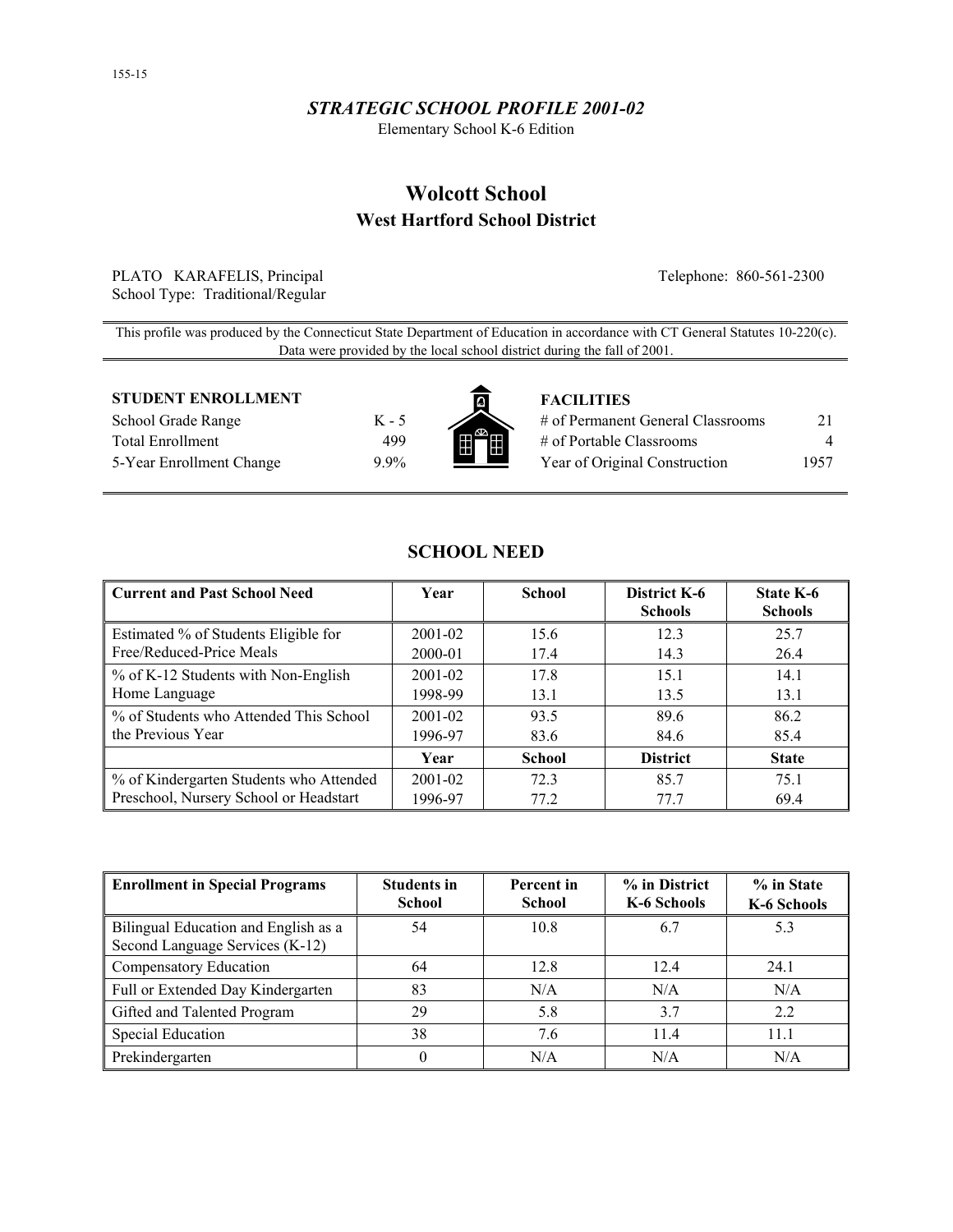Black 43 8.6 Hispanic 11.8 White 1 340 68.1

| <b>Total Minority 2001-02</b> | 31.9% |
|-------------------------------|-------|
| <b>Total Minority 1996-97</b> | 26.2% |



#### **EFFORTS TO REDUCE RACIAL, ETHNIC, AND ECONOMIC ISOLATION**

Connecticut law requires that school districts provide educational opportunities for their students to interact with students and teachers from diverse racial, ethnic, and economic backgrounds. This may occur through programs with other schools, distance learning, or other experiences. Below is the description submitted by this school of how it provides such experiences.

In an effort to reduce racial, ethnic, and economic isolation, Wolcott School offered several distinct programs: The Hillcrest Area Neighborhood Outreach Center (HANOC), Town Meeting, and Site Based Planning.

HANOC is run in cooperation with Duffy and Webster Hill Elementary Schools. The center is on Hillcrest Avenue. Many lower income and minority children from this area attend our school. Through open houses and other events, elementary age students have been encouraged to visit the center for help with homework. Parent workshops and related services are also offered at the center. We have held faculty meetings at the center and we have donated computer equipment to the center. Our school-based social worker coordinates the activities at Wolcott School with HANOC.

Our school holds a 40-minute Town Meeting every Friday in the auditorium. All students and teachers attend. Everyone from our school community is also invited to attend. Town Meeting is a forum for sharing student accomplishments in academics, arts, leadership, and athletics. Each week we celebrate the accomplishments of children from all racial, ethnic, and economic backgrounds. Parent attendance at Town Meeting is consistently high and is representative of all families in our school community. Over time, all community members begin to realize that excellence is a goal that can be achieved by every student.

Finally, during the past 18 months we conducted a broad based, site based planning process to assess our school's mission, objectives, and tactics. Our four objectives are: Academics, Celebrating Children's Voices, Community Involvement, and Respect and Responsibility. The Academics objective seeks to ensure that all students in our school achieve academic mastery in all academic areas. The Celebrating Children's Voices objective seeks to ensure that all children in our school are heard and celebrated. The Community Involvement objective relates to strategies for inclusion of all students, parents, and teachers in the life of the school. We were successful in our efforts to have a part time position funded for this specific purpose. The final objective, Respect and Responsibility, seeks to ensure that we implement strategies for promoting respect and responsibility within the school community.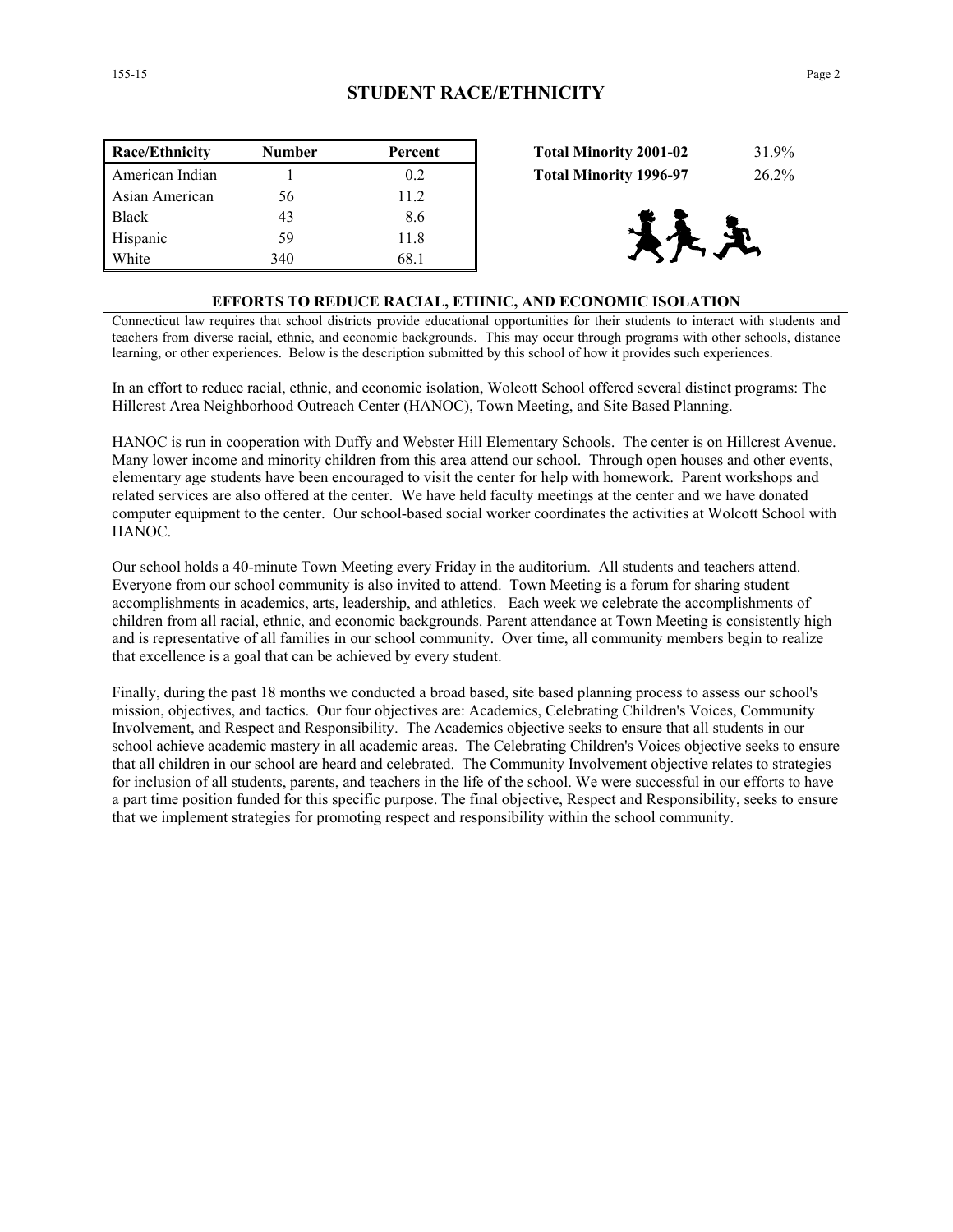## **SCHOOL RESOURCES**

| <b>Instructional Time*</b>          | School | District K-6 | <b>State K-6</b> |
|-------------------------------------|--------|--------------|------------------|
| Total Hours of Instruction Per Year | 984    | 984          | 982              |

\*State law requires at least 900 hours for grades 1 through 12 and full-day kindergarten, and 450 hours for half-day kindergarten.

| <b>TECHNOLOGY</b> | % of Classrooms, Libraries,<br>and Laboratories Wired for: | <b>School</b> | District K-6 | <b>State K-6</b> |
|-------------------|------------------------------------------------------------|---------------|--------------|------------------|
|                   | Video                                                      | 100.0         | 100.0        | 57.1             |
|                   | Voice                                                      | 100.0         | 100.0        | 62.2             |
|                   | Internet Access                                            | 100.0         | 100.0        | 88.4             |
|                   | Multi-Room Network (LAN)                                   | 100.0         | 100.0        | 55.8             |

| Computers                                       | <b>School</b> | Dist K-6 | <b>State K-6</b> | This school                   |
|-------------------------------------------------|---------------|----------|------------------|-------------------------------|
| # of Students Per Academic Computer             | 5.0           | 4.6      | 4.8              | does not have a               |
| % of Computers that are High or Moderate Power  | 100.0         | 99.8     | 91.6             | functional<br>satellite link. |
| % of Computers with Internet Access, All Speeds | 100.0         | 84.5     | 77.1             |                               |
| % of Computers with High Speed Internet Access  | 100.0         | 80.4     | 71.2             |                               |
| % of Internet Computers with Filtering Software | 100.0         | 98.7     | 80.1             |                               |

### **LIBRARY MATERIALS**

Free on-line access to periodicals, newspapers, and other resources is available to all Connecticut schools through the Connecticut Digital Library.

| <b>Print and Non-Print Materials</b>                    | <b>School</b> | Dist K-6 | State K-6 |
|---------------------------------------------------------|---------------|----------|-----------|
| # of Print Volumes Per Student*                         | 29.7          | 29.8     | 22.9      |
| % of Print Volumes Purchased in<br>the Last Three Years | 68            | 15.1     | 172       |
| # of Print Periodical Subscriptions                     | 30            | 23.6     | 18.2      |
| $\#$ of Non-Print Materials                             | 171           | 193.6    | 4063      |

\*Because a certain number of volumes are needed for a library of adequate breadth and depth, a small school may need a higher number of volumes per student.

## **STAFFING RESOURCES**



|         | <b>Average Class Size</b> | <b>School</b> | <b>District</b> | <b>State</b> |
|---------|---------------------------|---------------|-----------------|--------------|
| Grade K | $2001 - 02$               | 20.8          | 20.3            | 18.3         |
|         | 1996-97                   | 26.3          | 20.2            | 19.2         |
| Grade 2 | 2001-02                   | 18.8          | 19.6            | 19.6         |
|         | 1996-97                   | 19.8          | 18.4            | 20.5         |
| Grade 5 | 2001-02                   | 23.0          | 214             | 21.5         |
|         | 1996-97                   | 24.3          | 21.5            | 21.7         |

| <b>RESOURCES</b> |               | <b>School Staff Count</b><br><b>Full-Time Equivalent</b> | 2001-02      | 2000-01 |                                  |      |      |
|------------------|---------------|----------------------------------------------------------|--------------|---------|----------------------------------|------|------|
|                  |               |                                                          |              |         | $#$ of Certified Staff           |      |      |
| ass Size         | <b>School</b> | <b>District</b>                                          | <b>State</b> |         | Teachers                         | 34.7 | 33.8 |
| 2001-02          | 20.8          | 20.3                                                     | 18.3         |         | Administrators                   | 1.0  | 1.0  |
| 1996-97          | 26.3          | 20.2                                                     | 19.2         |         | Library/Media Staff              | 1.0  | 1.0  |
| 2001-02          | 18.8          | 19.6                                                     | 19.6         |         | Counselors, Social Workers,      | 1.1  | 0.6  |
| 1996-97          | 19.8          | 18.4                                                     | 20.5         |         | and School Psychologists         |      |      |
| 2001-02          | 23.0          | 21.4                                                     | 21.5         |         | <b>Other Professionals</b>       | 1.9  | 1.0  |
| 1996-97          | 24.3          | 21.5                                                     | 21.7         |         | # of Non-Certified Instructional | 3.5  | 3.5  |

| <b>Professional Staff Race/Ethnicity</b>                 | 2001-02       | 2000-01      | 1996-97   |
|----------------------------------------------------------|---------------|--------------|-----------|
| % Minority                                               | 0.0           | 0.0          | 0.0       |
| <b>Professional Staff Experience and Training</b>        | <b>School</b> | District K-6 | State K-6 |
| Average Number of Years Experience in Connecticut        | 12.0          | 10.8         | 13.0      |
| % with Master's Degree or Above                          | 78.3          | 75.8         | 77 9      |
| % Trained as Mentors, Assessors, or Cooperating Teachers | 34.8          | 29.1         | 24.8      |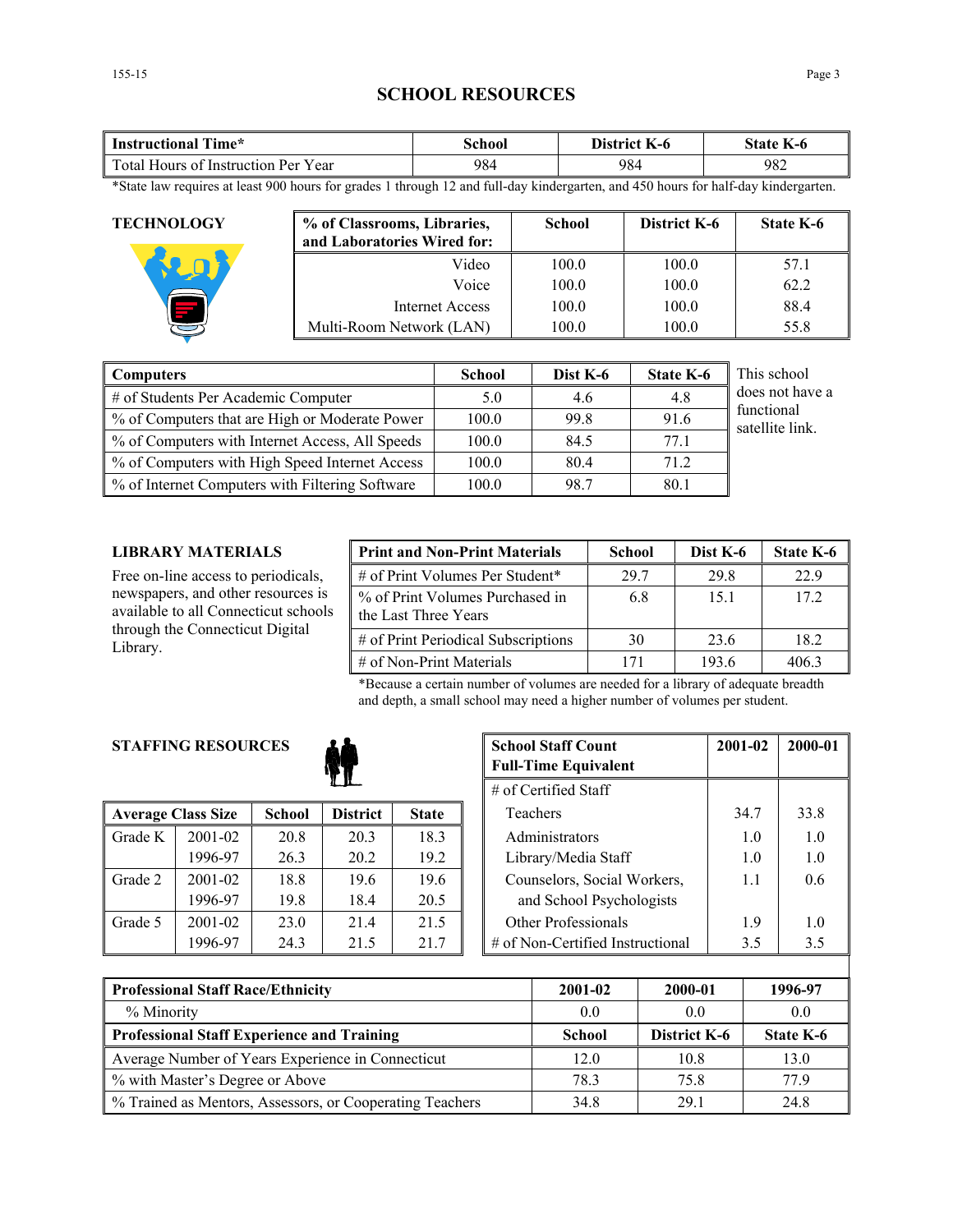| <b>Selected Subject Areas, Grade 5</b> |               | <b>Estimated Hours of Instruction Per Year</b> | Computer/    |                                       |
|----------------------------------------|---------------|------------------------------------------------|--------------|---------------------------------------|
|                                        | <b>School</b> | <b>District</b>                                | <b>State</b> | <b>Technology</b><br><b>Supported</b> |
| Art                                    | 36            | 36                                             | 30           | N <sub>0</sub>                        |
| Computer Education                     | $\theta$      |                                                | 18           | N/A                                   |
| English Language Arts*                 | 420           | 415                                            | 426          | N <sub>0</sub>                        |
| Family and Consumer Science            | $\theta$      | $\mathbf{0}$                                   |              | N/A                                   |
| Health                                 | 31            | 30                                             | 26           | N <sub>0</sub>                        |
| Library Media Skills                   | 18            | 18                                             | 19           | Yes                                   |
| Mathematics*                           | 202           | 201                                            | 186          | N <sub>0</sub>                        |
| Music                                  | 36            | 38                                             | 32           | N <sub>0</sub>                        |
| Physical Education                     | 54            | 54                                             | 40           | N <sub>0</sub>                        |
| Science*                               | 76            | 79                                             | 97           | N <sub>0</sub>                        |
| Social Studies*                        | 75            | 73                                             | 97           | No                                    |
| <b>Technology Education</b>            | $\theta$      | $\theta$                                       |              | N/A                                   |
| World Languages*                       | 36            | 41                                             | 11           | N <sub>0</sub>                        |

## **SCHOOL PROCESSES**

\*Interdisciplinary Approach

#### **World Language**

Formal instruction (at least 1 hour per week) in a world language starts in grade 4 in this school. In Connecticut, 14.0% of K-6 schools have started world language instruction at this grade or earlier.

| Types of Supplemental Instructional Services<br>Provided to Students Lacking Basic Skills | Available in<br><b>Mathematics</b> | Available in<br><b>Language Arts</b> |
|-------------------------------------------------------------------------------------------|------------------------------------|--------------------------------------|
| Pull-Out Remedial Instruction                                                             | No                                 | Yes                                  |
| In-Class Tutorial                                                                         | N <sub>0</sub>                     | No                                   |
| After School Program                                                                      | Yes                                | Yes                                  |
| Summer School (2001)                                                                      | Yes                                | Yes                                  |
| <b>Other</b>                                                                              | Yes                                | Yes                                  |



#### **Interactive Distance Learning**

This school does not utilize interactive distance learning. Interactive distance learning ranges from on-line courses with student-instructor interaction via the internet to live classroom interaction through two-way audio and video transmissions.

| <b>Student and Teacher Statistics</b>                                                    | School | <b>District K-6</b> | <b>State K-6</b> |
|------------------------------------------------------------------------------------------|--------|---------------------|------------------|
| ■ % of Students Retained in Grade after 2000-01 School Year                              | 0.0    | 0.7                 |                  |
| Teacher Attendance, 2000-01: Average # of Days Absent Due<br>to Illness or Personal Time |        | 5.8                 |                  |
| ■ % Certified Staff Assigned to Same School the Previous Year                            | 58.7   | 604                 | 83.0             |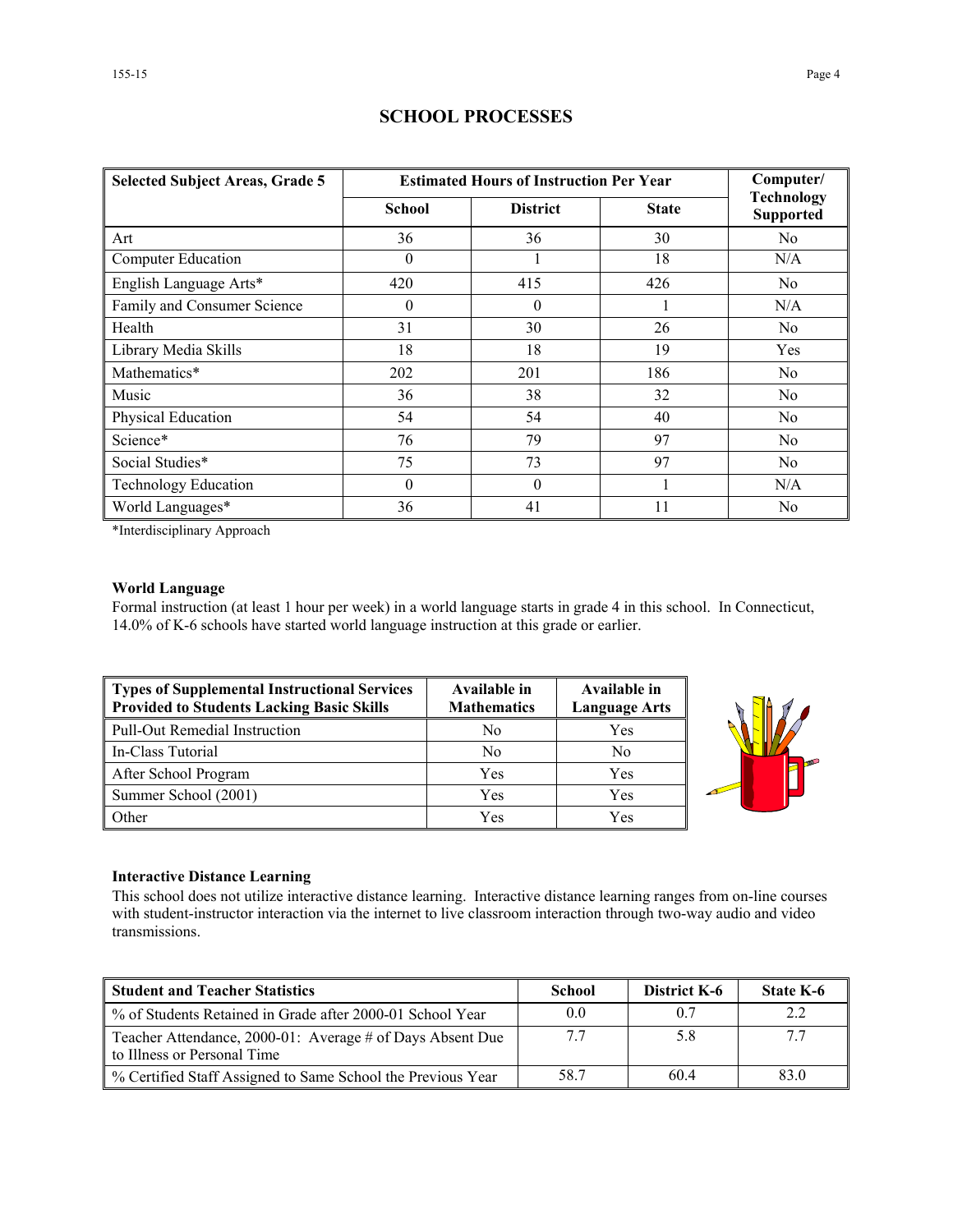## **STUDENT PERFORMANCE**

**Connecticut Mastery Test, Third Generation, % Meeting State Goal:** The state goal was established with the advice and assistance of a cross section of Connecticut educators. Students scoring at or above the goal are capable of successfully performing appropriate tasks with minimal teacher assistance.

| Connecticut Mastery Test, 3 <sup>rd</sup> Gen. | <b>School</b> | <b>School</b> | <b>District</b> | <b>State</b> |  |
|------------------------------------------------|---------------|---------------|-----------------|--------------|--|
| % Meeting State Goal                           | 2000-01       | 2001-02       | 2001-02         | 2001-02      |  |
| Reading<br>Grade 4                             | 65            | 70            | 74              | 57.9         |  |
| Writing                                        | 68            | 78            | 77              | 61.2         |  |
| Mathematics                                    | 69            | 81            | 81              | 61.0         |  |
| All Three Tests                                | 52.3          | 62.3          | 63.3            | 42.8         |  |
| Reading<br>Grade 6                             | N/A           | N/A           | N/A             | N/A          |  |
| Writing                                        | N/A           | N/A           | N/A             | N/A          |  |
| Mathematics                                    | N/A           | N/A           | N/A             | N/A          |  |
| All Three Tests                                | N/A           | N/A           | N/A             | N/A          |  |
| Participation Rate                             | 100.0         | 98.7          | 95.5            | 95.0         |  |



In the table above, the percentage of students meeting the state goal is the percentage of those students who had a valid test score. The results reflect the performance of students who were enrolled in the school at the time of testing, regardless of the length of time they were enrolled in the school.

| <b>Physical Fitness</b><br>% Passing All 4 Tests |         | <b>School</b> | <b>District</b> | <b>State</b> |
|--------------------------------------------------|---------|---------------|-----------------|--------------|
| đ.                                               | Grade 4 | 66            | 40.1            | 32.1         |
|                                                  | Grade 6 | N/A           | N/A             | N/A          |

| ness<br>ll 4 Tests | School | <b>District</b> | <b>State</b> | <b>Student Attendance</b> | School | <b>District</b><br>K-6 | <b>State</b><br>K-6 |
|--------------------|--------|-----------------|--------------|---------------------------|--------|------------------------|---------------------|
| Grade 4            | 6.6    | 40.1            | 32.1         | $\%$ on October 1, 2001   | 95.2   | 96.8                   | 95.9                |